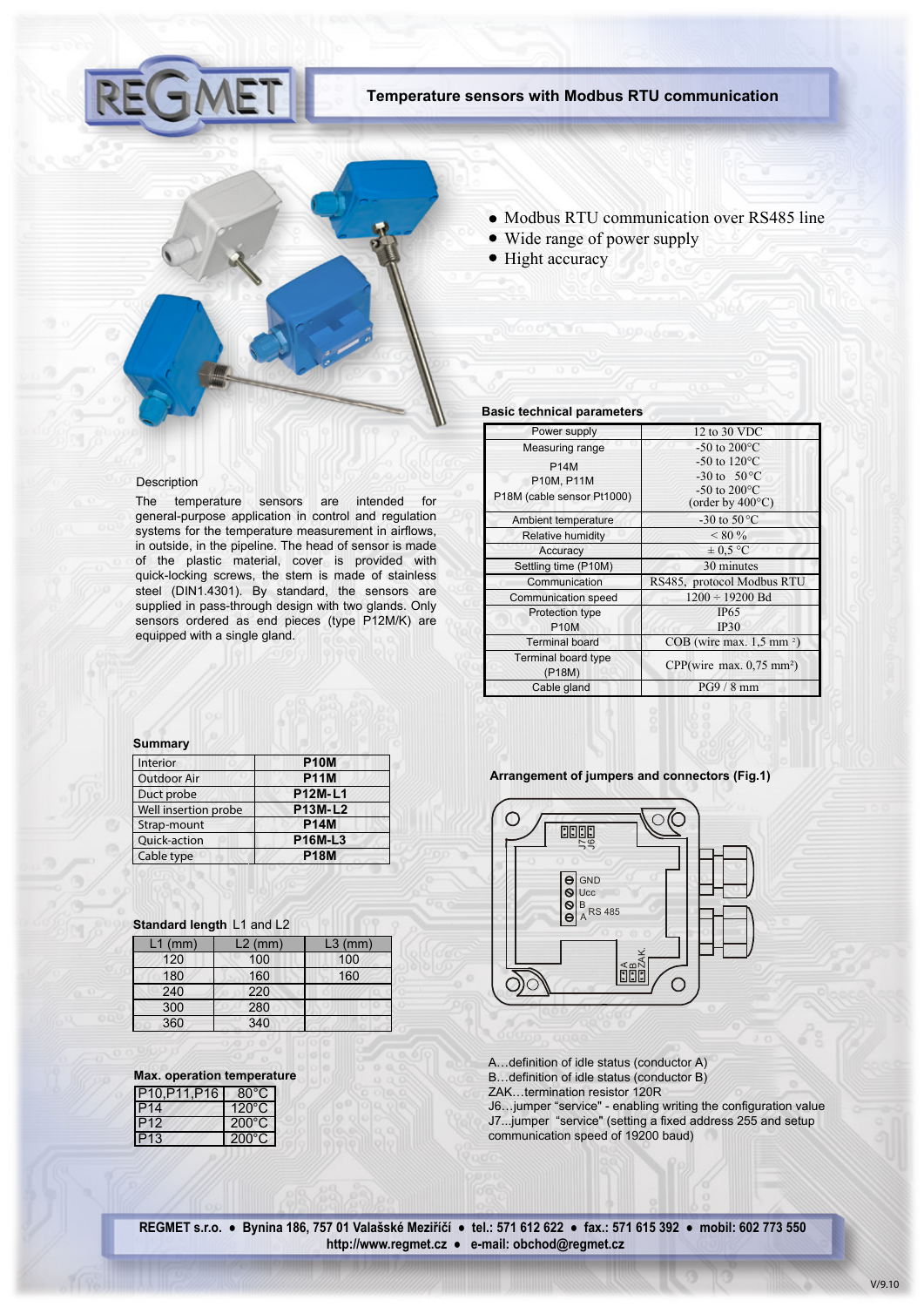

# **Temperature sensors with Modbus RTU communication**

#### *Properties of the communication protocol*

Protocol Modbus RTU with adjustable Baud rate 1200 - 57600 Bd, 8 bits, no parity, 1 stop bit, line RS485, half-duplex operation

### Description of data registers:

To read these registers use command no. 03 "register reading" (0x03 Read Holding Registers).

#### *Temperature measurement:*

- is conducted over a resistive sensor Pt1000. The sensor is built into the stem and connected to the circuit board by

means of a loose lead and connectors. The measured temperature is evaluated electronically and the values are transmitted to the control system in as a 16 - bit signed integer multiplied by a constant 10:

**Register 0 x0005 \*\* (measurement temperature): 0xFE0C; 65036dek (-50°C) 0x07D0; 2000dek (200°C)**

In case of fault of the analogue input (short circuit or interruption of the temperature probe), the sensors transmits the value 0x7FFF = 32767dek.

### *Description of conguration registers:*

EXTENDED REGISTERS can only be modified if the J6 jumper (enabling writing the configuration values) and J7 jumper (setting the fixed sensor address to 255 and setting the baudrate to 19 200 Bd - these network variables are reserved for configuration only and, therefore, if the required sensor address of 255 is set, the sensor modifies to 254 automatically) are inserted. In case only the J7 jumper is inserted, it is possible to use a fixed address and baudrate without the risk of overwriting the configuration parameters. The configuration is carried out by **command 16** (multiple register preset 0x10). The changes are written and configuration is finished by extracting the J6 and J7 jumpers. No reset is necessary for proper function.

X Reg = 8 byte, ie 4 registers MODBUS

|             | address range X Reg <sup>**</sup> |                  |  |
|-------------|-----------------------------------|------------------|--|
| X Reg       | [hex]                             | [dek]            |  |
| $X$ Reg $0$ | $0x2001 \div 0x2004$              | $8193 \div 8196$ |  |
| $X$ Reg 1   | $0x2005 \div 0x2008$              | $8197 \div 8200$ |  |
| $X$ Reg 2   | $0x2009 \div 0x200C$              | $8201 \div 8204$ |  |

|             | content X Reg |           |           |           |           |           |           |           |
|-------------|---------------|-----------|-----------|-----------|-----------|-----------|-----------|-----------|
| X Reg       | Byte 0        | Byte 1    | Byte 2    | Byte 3    | Byte 4    | Byte 5    | Byte 6    | Byte 7    |
| $X$ Reg $0$ |               |           | ZD TEXT/0 | ZD TEXT/1 | ZD TEXT/2 | ZD TEXT/3 | ZD TEXT/4 | ZD TEXT/5 |
| X Reg 1     | ZD TEXT/6     | ZD TEXT/7 | ZD TEXT/8 | ZD TEXT/9 |           | ZD INT    | ZD OFF/Hi | ZD OFF/Lo |
| X Reg 2     |               |           | SK ADR    | SK SPD    |           |           |           |           |

**ZD\_TEXT** The custom text field,range is 10 bytes. It is determined for the client´s identification of the device.

**ZD\_INT** Type of temperature sensor, The range is 1 byte. Takes the value 0 to 255. The number format is 16-bit unsigned integer

| value ZD INT<br>[hex] | 0x00            | 0x01            | $0x02a\check{z}0xFF$ |
|-----------------------|-----------------|-----------------|----------------------|
| value ZD INT<br>[dek] |                 |                 | 2 to 255             |
| sensor type           | Ni 1000/5000ppm | Ni 1000/6180ppm | Pt 1000/3850ppm      |

**ZD\_OFF** Correction of temperature. Range is 2 bytes, form of number with sign (signed integer) multiplied by the constant 10.  $0x0001 = 0.1^{\circ}$ C,  $0x$ FFFF =  $-0.1^{\circ}$ C.

**SK\_ADR** Network address. Range is 1 byte. It acquires the values 0 ÷ 255 dek, whereas the address 0 is reserved for the broadcast and the sensor does not respond to it, the address 255 is reserved for the controller configuration. Thus the range of available addresses is  $1 \div 254$ . The number format is unsigned integer.

**SK\_SPD** Baud rate. range is 1 byte, It acquires the values 0 ÷ 4. The number format is unsigned integer.

| value SK SPD [hex] | 0x00 | 0x01 | 0x02 | 0x03 | 0x04  |
|--------------------|------|------|------|------|-------|
| value SK SPD [dek] |      |      |      |      |       |
| speed [Bd]         | 1200 | 2400 | 4800 | 9600 | 19200 |

### **Examples of communication:**

**Command 03 (0x03): Read Holding Registers:**

ľ

Master: 02 03 00 04 00 01 Crc Crc

│ │ │ │ │ └ Number of read registers (1 registers)

- L Address of initially read register (0x0005\*\*)
- Command (Read Holding Registers)
	- └ Address of device (device with address 2)

Slave: 02 03 06 00 FF Crc Crc

│ │ │ └ └ Data from register (0x00FF)

- L Number of bytes (2) │ └Command (Read Holding Registers)
- Address of device (device with address 2)

The address of initial register is 0x0005\*\* which is the address of measured temperature register. Thus: the measured temperature  $0x00FF = 25.5^{\circ}$  C.

\*\* During the transfer the addresses of registers are indexed from zero, i.e. register 0x0001 is physically sent through the bus bar as 0x0000... (zero based addressing).

**REGMET s.r.o. ● Bynina 186, 757 01 Valašské Meziříčí ● tel.: 571 612 622 ● fax.: 571 615 392 ● mobil: 602 773 550 http://www.regmet.cz ● e-mail: obchod@regmet.cz**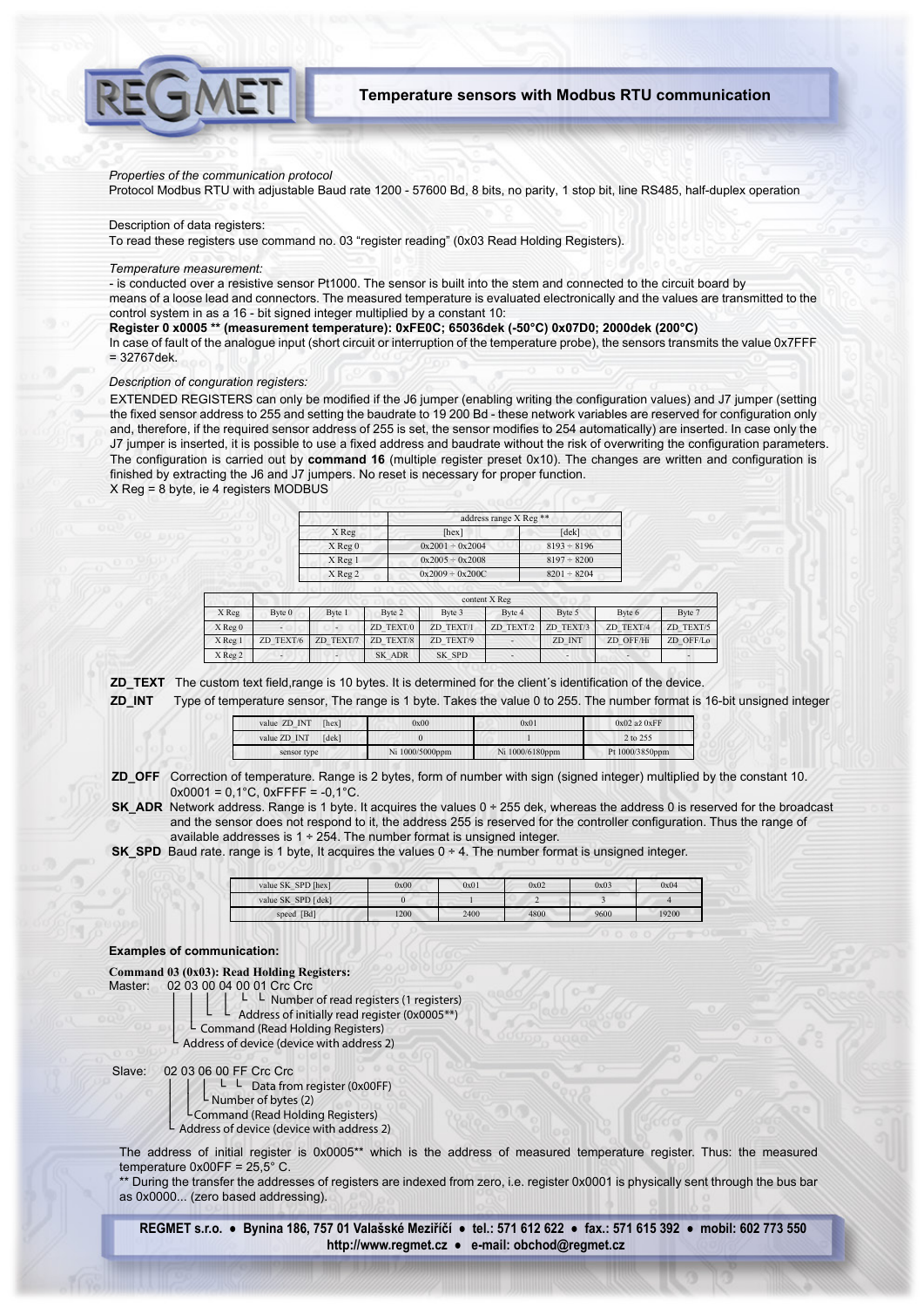

### **Assembly and connection:**

The wires are connected to a terminal strip (Fig. 1), which can be accessed by removing the screws and head cap. The signal terminals A and B on the sensors are connected to the serial line as per the rules for connection of devices in RS485 serial lines (Fig. 2). The use of A, B, ZAK. jumpers is subject to general rules for communication through RS485 lines (note: at end points of the RS485 line, it is necessary to connect a terminating resistor through the ZAK. jumper). The sensors are supplied from a single 12 to 30 DC power supply, while the supply voltage is connected to the terminals marked by + and – (Fig. 2). It is recommended to interconnect the devices using a multi-core shielded cable, which hosts data as well as power supply wires. The cable shield must be interconnected between individual segments of the line and only connected to the lowest potential (PE terminal) in the switchboard. When you are done, install the cap by mounting all the four screws.

## **Example of wiring the sensors in the system**



## **Technical description, execution**

| <b>P10M</b>    | sensors for temperature measuring in interior applications.                                                                                                                                                                                                                                       |
|----------------|---------------------------------------------------------------------------------------------------------------------------------------------------------------------------------------------------------------------------------------------------------------------------------------------------|
| <b>P11M</b>    | sensors are designed for temperature measuring of outdoor air. They are provided with a<br>plastics console for attaching to a wall; the actual sensing element is positioned in a<br>stainless steel stem of 25mm length; the terminal board for connecting is positioned in a<br>plastics head. |
| <b>P12M-L1</b> | sensor execution for mounting into air conditioning ducts. With the exception of the<br>console, the execution is identical with P11x; L1 denotes the shank length specified in<br>millimeters, for example P12I-120 is a conventional sensor with stem length of 120 mm.                         |
| <b>P13M-L2</b> | the sensors are designed for measuring operations in pipelines. As an accessory a part of the<br>sensor is a stainless steel well fitted with a thread G 1/2: of length L2 mm, which was tested<br>for pressure of 4,0 MPa.                                                                       |
| <b>P14M</b>    | strap-mount sensors                                                                                                                                                                                                                                                                               |
| <b>P16M-L3</b> | quick-response type of sensors: stem length L3 = 100 or<br>160 mm.                                                                                                                                                                                                                                |
| <b>P18M</b>    | transducers with the cable sensor (length 2m)                                                                                                                                                                                                                                                     |

By standard, the sensors are supplied in pass-through design with two glands. Only sensors ordered as end pieces (eg. type P12M/K) are equipped with a single gland. The markings behind the slash are K (eg P12M/K).